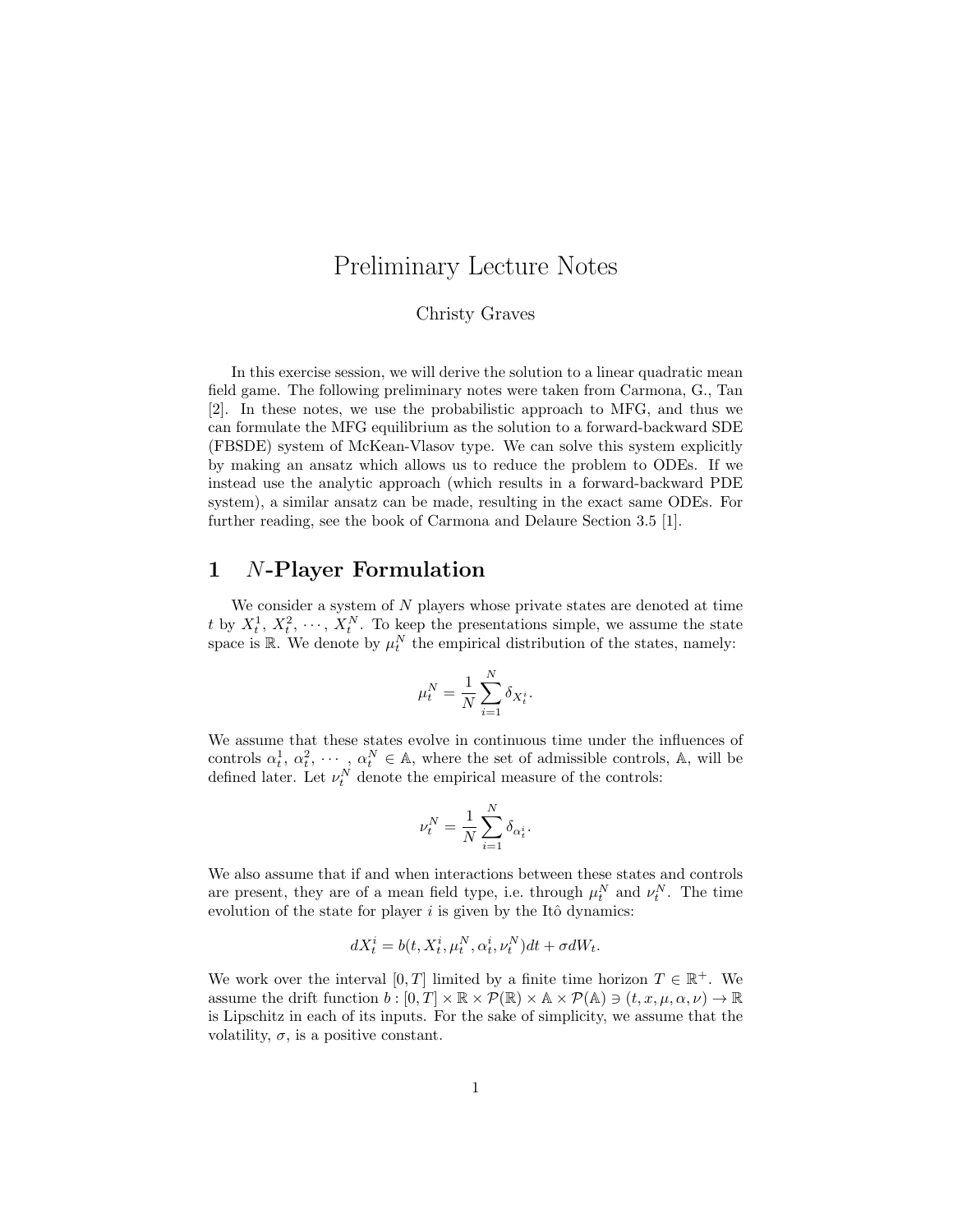#### 1.1 Cost Functionals

We assume that we are given two functions  $f : [0, T] \times \mathbb{R} \times \mathcal{P}(\mathbb{R}) \times \mathbb{A} \times \mathcal{P}(\mathbb{A}) \ni$  $(t, x, \mu, \alpha, \nu) \to \mathbb{R}$  and  $g : \mathbb{R} \times \mathcal{P}(\mathbb{R}) \to (x, \mu) \to \mathbb{R}$  which we call running and terminal cost functions, respectively. We assume f and q are Lipschitz in each of their arguments. The goal of player  $i$  is to minimize their expected cost as given by:

$$
J_i(\boldsymbol{\alpha}^1,\cdots,\boldsymbol{\alpha}^N)=\mathbb{E}\bigg[\int_0^Tf(t,X_t^i,\mu_t^N,\alpha_t^i,\nu_t^N)\,dt+g(X_T^i,\mu_T^N)\bigg].
$$

We restrict ourselves to Markovian control strategies  $\boldsymbol{\alpha} = (\alpha_t)_{0 \leq t \leq T}$  given by feedback functions in the form  $\alpha_t = \phi(t, X_t)$  and we let A denote the set of such controls.

### 2 Mean Field Game Formulation

The goal of this section is to articulate what is meant by a feedback function providing a mean field game equilibrium. To begin, we define what we call the mean field environment. By symmetry of the players, we suppose all of the players in the mean field game use the same feedback function,  $\phi$ . Then the *mean field environment* specified by  $\phi$  is characterized by  $\mathcal{L}(X_t^{\phi})_{0 \leq t \leq T}$  and  $\mathcal{L}(\phi(t, X_t^{\phi}))_{0 \le t \le T}$  where the dynamics of  $(X_t^{\phi})_{0 \le t \le T}$  are given by:

$$
dX_t^{\phi} = b(t, X_t^{\phi}, \mathcal{L}(X_t^{\phi}), \phi(t, X_t^{\phi}), \mathcal{L}(\phi(t, X_t^{\phi}))dt + \sigma dW_t.
$$
 (1)

Since we search for a Nash equilibrium, we consider a representative agent who wishes to find their best response,  $\phi'$ , to the mean field environment specified by  $\phi$ , in which case their state is given by  $\mathbf{X}^{\phi',\phi} = (X_t^{\phi',\phi})_{0 \leq t \leq T}$  solving the standard stochastic differential equation:

$$
dX_t^{\phi',\phi} = b(t, X_t^{\phi',\phi}, \mathcal{L}(X_t^{\phi}), \phi'(t, X_t^{\phi',\phi}), \mathcal{L}(\phi(t, X_t^{\phi})))dt + \sigma dW_t.
$$

Consider the function:

$$
J^{\phi}(\phi') = \left[ \int_0^T \langle f(t, \cdot, \mathcal{L}(X_t^{\phi}), \phi'(t, \cdot), \mathcal{L}(\phi(t, X_t^{\phi})), \mathcal{L}(X_t^{\phi', \phi})) \rangle dt + \langle g(\cdot, \mathcal{L}(X_T^{\phi'}), \mathcal{L}(X_t^{\phi', \phi}) \rangle \right].
$$

The best response for the representative agent in the mean field environment specified by  $\phi$  is the feedback function minimizing this cost, namely  $\phi^*$  =  $\arg \inf_{\phi'} J^{\phi}(\phi')$ . Assuming the minimizer is unique (which will be the case for the models we consider), this defines a mapping  $\Phi : \phi \to \phi^*$ . If there is a  $\hat{\phi}$ such that  $\Phi(\hat{\phi}) = \hat{\phi}$ , then the players are in a mean field game equilibrium.

Thus, the search for a feedback function providing a mean field game equilibrium can be summarized as the following set of two successive steps: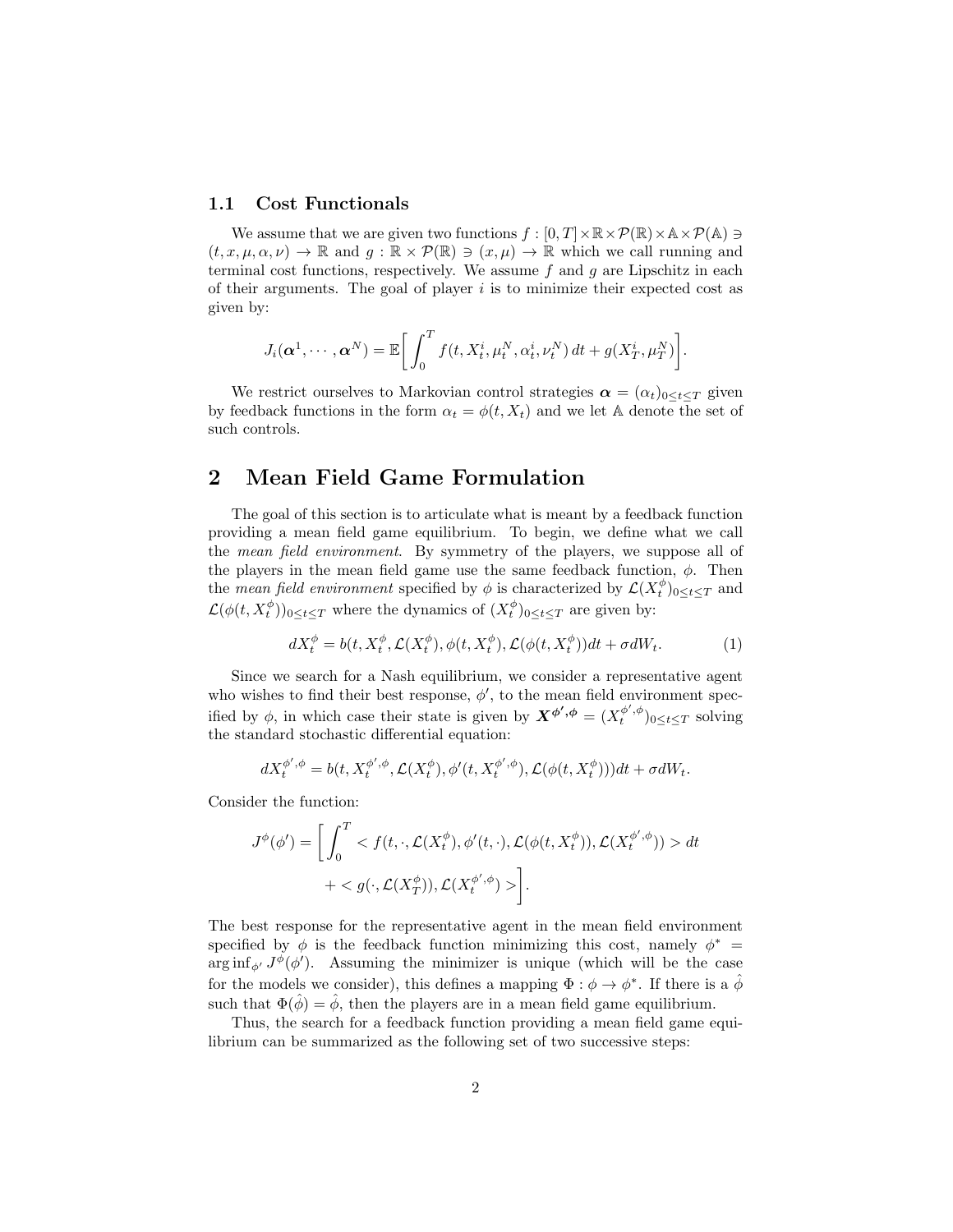1. For each feedback function  $\phi : [0, T] \times \mathbb{R} \ni (t, x) \to \mathbb{R}$ , solve the optimal control problem

$$
\phi^* = \arg\inf_{\phi'} J^{\phi}(\phi').
$$

Define the mapping  $\Phi(\phi) := \phi^*$ .

2. Find a fixed point  $\hat{\phi}$  of  $\Phi$  such that  $\Phi(\hat{\phi}) = \hat{\phi}$ .

When these two steps can be taken successfully, we say that  $\hat{\phi}$  provides a mean field game equilibrium. Note that  $X^{\hat{\phi}, \hat{\phi}} = X^{\hat{\phi}}$ .

## 3 Linear Quadratic Extended Mean Field Games

The class of linear quadratic extended mean field games is a class of problems for which explicit solutions can be computed analytically, and thus, we can compute the price of anarchy explicitly.

We only need to specify the drift and cost functions,  $b, f$ , and  $g$  introduced in the previous sections. For linear quadratic models, we take the drift to be linear:

$$
b(t, x, \mu, \alpha, \nu) = b_1(t)x + \bar{b}_1(t)\bar{\mu} + b_2(t)\alpha + \bar{b}_2(t)\bar{\nu},
$$

where  $\bar{\mu}$  denotes the mean of the measure  $\mu$ , namely,  $\bar{\mu} = \int_{\mathbb{R}} x d\mu(x)$ , and similarly for  $\bar{\nu}$ . We take the running and terminal costs to be quadratic:

$$
f(t, x, \mu, \alpha, \nu) = \frac{1}{2} \left[ q(t)x^2 + \bar{q}(t)(x - s(t)\bar{\mu})^2 + r(t)\alpha^2 + \bar{r}(t)(\alpha - \bar{s}(t)\bar{\nu})^2 \right],
$$
  

$$
g(x, \mu) = \frac{1}{2} \left[ q_T x^2 + \bar{q}_T (x - s_T \bar{\mu})^2 \right].
$$

**Remark 3.1.** If  $\bar{b}_2(t) \equiv 0$  and  $\bar{r}(t) \equiv 0$ , then we have the standard mean field game.

To solve the linear quadratic extended mean field game (LQEMFG), we begin by considering the reduced Hamiltonian for this problem:

$$
H(t, x, \bar{\mu}, \alpha, \bar{\nu}, y) = [b_1(t)x + \bar{b}_1(t)\bar{\mu} + b_2(t)\alpha + \bar{b}_2(t)\bar{\nu}] y + \frac{1}{2} [q(t)x^2 + \bar{q}(t)(x - s(t)\bar{\mu})^2 + r(t)\alpha^2 + \bar{r}(t)(\alpha - \bar{s}(t)\bar{\nu})^2],
$$

and whenever the flows  $\bar{\mu} = (\bar{\mu}_t)_{0 \leq t \leq T}$  and  $\bar{\nu} = (\bar{\nu}_t)_{0 \leq t \leq T}$  are fixed, we consider for each control process  $\alpha = (\alpha_t)_{0 \leq t \leq T}$  the adjoint equation:

$$
dY_t = -\partial_x H(t, X_t, \bar{\mu}_t, \alpha_t, \bar{\nu}_t, Y_t)dt + Z_t dW_t, \qquad Y_T = \partial_x g(X_T, \mathcal{L}(X_T)).
$$

According to the Pontryagin stochastic maximum principle, a sufficient condition for optimality is:

$$
\partial_{\alpha} H(t, X_t, \bar{\mu}_t, \hat{\alpha}_t, \bar{\nu}_t, Y_t) = 0.
$$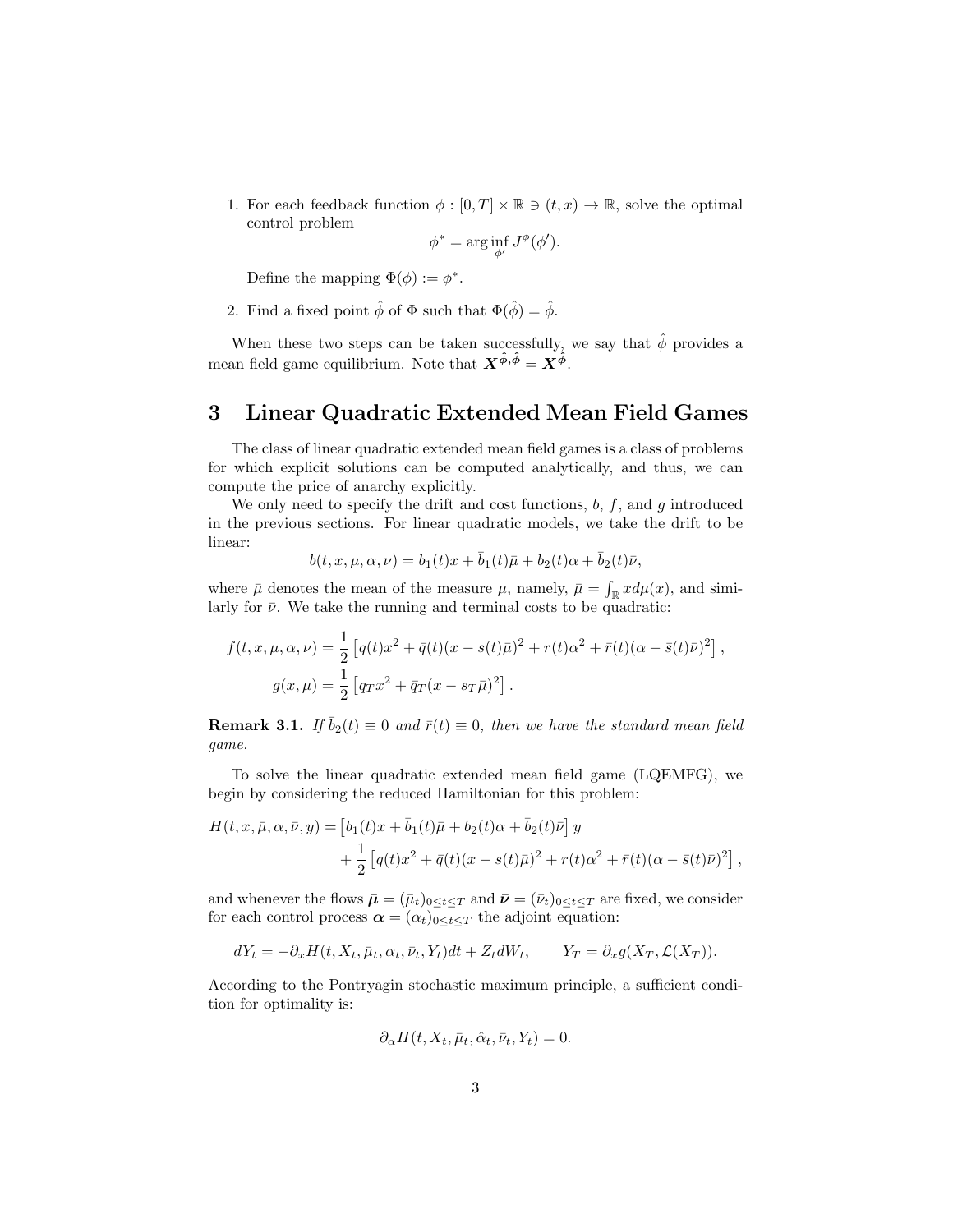Thus, we find the optimal control:

$$
\hat{\alpha}_t = \frac{\bar{r}(t)\bar{s}(t)\bar{\nu} - b_2(t)Y_t}{r(t) + \bar{r}(t)}.
$$
\n(2)

When solving the fixed point step, we identify  $\bar{\nu}_t = \mathbb{E}(\hat{\alpha}_t)$ . By taking the expectation, we find:

$$
\bar{\nu}_t = \mathbb{E}(\hat{\alpha}_t) = c^{MFG}(t)\mathbb{E}(Y_t), \quad \text{with} \quad c^{MFG}(t) = -\frac{b_2(t)}{r(t) + \bar{r}(t)(1 - \bar{s}(t))}.
$$

Thus, from equation (2) we have:

$$
\hat{\alpha}_t = a^{MFG}(t)Y_t + b^{MFG}(t)\mathbb{E}(Y_t),\tag{3}
$$

,

with:

$$
a^{MFG}(t) = -\frac{b_2(t)}{r(t) + \bar{r}(t)}, \text{ and } b^{MFG}(t) = -\frac{\bar{r}(t)\bar{s}(t)b_2(t)}{(r(t) + \bar{r}(t))(r(t) + \bar{r}(t)(1 - \bar{s}(t)))}.
$$

Note that  $c^{MFG}(t) = a^{MFG}(t) + b^{MFG}(t)$ . The solution of the mean field game equilibrium problem is given by the solution to the FBSDE system:

$$
dX_t = \left[b_1(t)X_t + \bar{b}_1(t)\mathbb{E}X_t + a^{MFG}(t)b_2(t)Y_t\right] + (b^{MFG}(t)b_2(t) + c^{MFG}(t)\bar{b}_2(t))\mathbb{E}Y_t\right]dt + \sigma dW_t
$$
  
\n
$$
dY_t = -\left[(q(t) + \bar{q}(t))X_t - \bar{q}(t)s(t)\mathbb{E}X_t + b_1(t)Y_t\right]dt + Z_t dW_t,
$$
\n(4)

with initial condition  $X_0 = \xi$ , a random variable with finite mean and variance, and terminal condition  $Y_T = (q_T + \bar{q}_T)X_T - \bar{q}_T s_T \mathbb{E} X_T$ .

This is a linear FBSDE of McKean-Vlasov type. Let  $\bar{\eta}_t^{MFG}$ ,  $\eta_t^{MFG}$ ,  $\bar{x}_t^{MFG}$ , and  $v_t^{MFG}$  denote the solutions for this problem as described in Appendix 4.1 so that:

$$
Y_t = \eta_t^{MFG} X_t + (\bar{\eta}_t^{MFG} - \eta_t^{MFG}) \bar{x}_t^{MFG}, \quad \mathbb{E}(Y_t) = \bar{\eta}_t^{MFG} \bar{x}_t^{MFG}
$$

$$
\mathbb{E}(X_t) = \bar{x}_t^{MFG}, \quad Var(X_t) = v^{MFG},
$$

provide a solution to the LQEMFG problem. Then from Appendix 4.1, we have:

• a scalar Riccati equation for  $\bar{\eta}^{MFG}_{t}$ :

$$
\dot{\bar{\eta}}_t^{MFG} + \left[c^{MFG}(t)(b_2(t) + \bar{b}_2(t))\right] \cdot (\bar{\eta}_t^{MFG})^2 + (2b_1(t) + \bar{b}_1(t)) \cdot \bar{\eta}_t^{MFG} + q(t) + \bar{q}(t)(1 - s(t)) = 0,
$$
\n(5)

with terminal condition  $\bar{\eta}_T^{MFG} = q_T + \bar{q}_T (1 - s_T),$ 

• a linear first order ODE for  $\bar{x}_t^{MFG}$ :

$$
\dot{\bar{x}}_t^{MFG} = \left[b_1(t) + \bar{b}_1(t) + c^{MFG}(t)(b_2(t) + \bar{b}_2(t)) \cdot \bar{\eta}_t^{MFG}\right] \cdot \bar{x}_t^{MFG}, \quad (6)
$$

with initial condition  $\bar{x}_0^{MFG} = \mathbb{E}(\xi)$ ,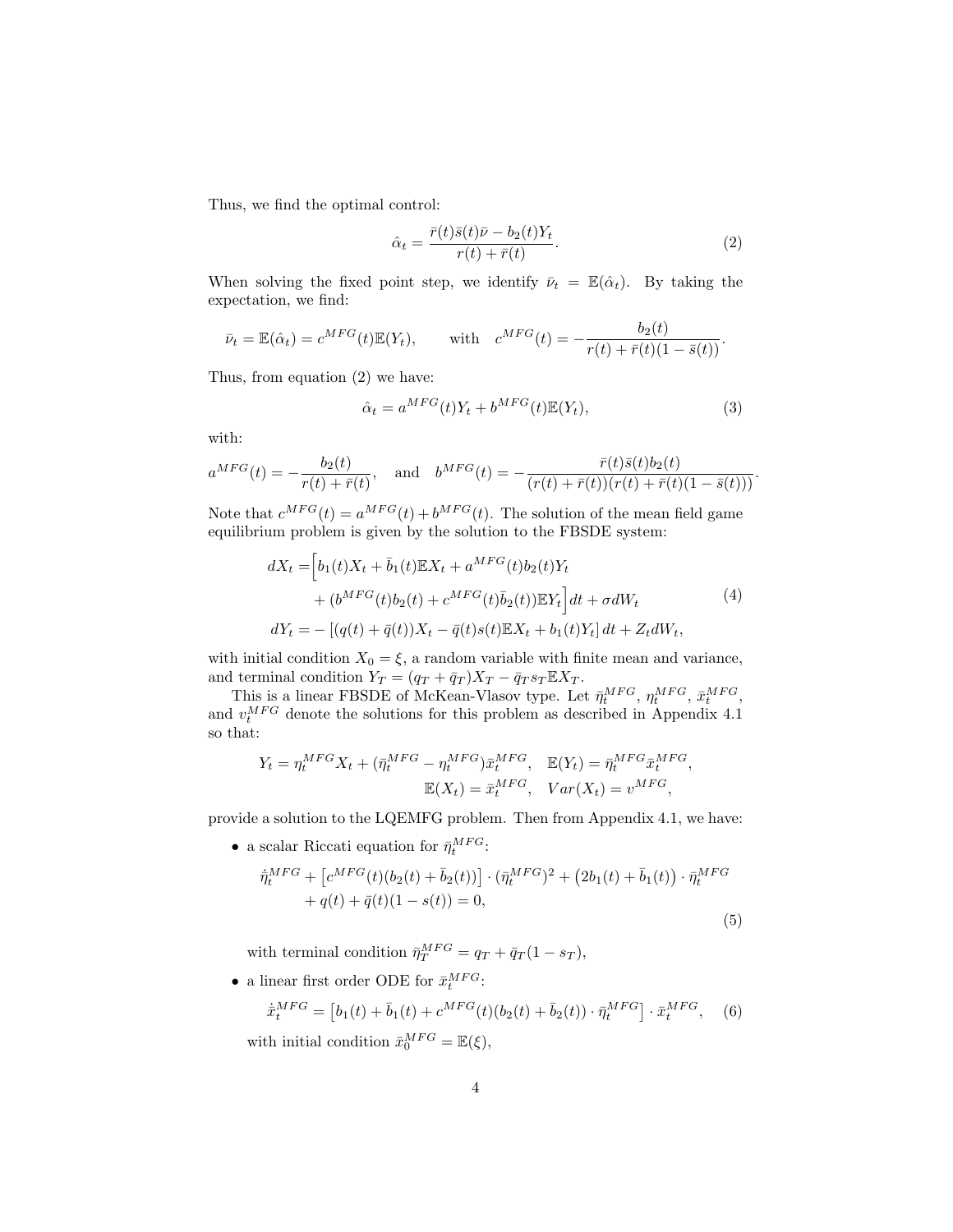• a scalar Riccati equation for  $\eta_t^{MFG}$ :

$$
\dot{\eta}_t^{MFG} + a^{MFG}(t)b_2(t) \cdot (\eta_t^{MFG})^2 + 2b_1(t) \cdot \eta_t^{MFG} + q(t) + \bar{q}(t) = 0,
$$

with terminal condition  $\eta_T^{MFG} = q_T + \bar{q}_T$ ,

and where the dot is the standard ODE notation for a derivative. And thus, we obtain explicit solutions for  $\bar{x}_t^{MFG}$  and  $v_t^{MFG}$ :

$$
\bar{x}_t^{MFG} = \mathbb{E}(\xi)e^{\int_0^t (b_1(s) + \bar{b}_1(s) + [c^{MFG}(s)(b_2(s) + \bar{b}_2(s))] \cdot \bar{\eta}_s^{MFG})ds},\tag{7}
$$

$$
v_t^{MFG} = Var(\xi)e^{\int_0^t 2[b_1(s) + a^{MFG}(s)b_2(s) \cdot \eta_s^{MFG}]ds} + \sigma^2 \int_0^t e^{2\int_s^t [b_1(u) + a^{MFG}(u)b_2(u)\eta_u^{MFG}]du} ds.
$$
 (8)

From equation (3), we have  $\hat{\alpha}_t = \hat{\phi}(t, X_t)$  with:

$$
\hat{\phi}(t,x) = a^{MFG}(t)\eta_t^{MFG}x + \left[a^{MFG}(t)(\bar{\eta}_t^{MFG} - \eta_t^{MFG}) + b^{MFG}(t)\bar{\eta}_t^{MFG}\right]\bar{x}_t^{MFG}.
$$

Note that the Riccati equations for  $\bar{\eta}_t^{MFG}$  and  $\eta_t^{MFG}$  can be solved explicitly under mild assumptions, or at least in the case of time-independent coefficients. See Appendix 4.2.

# 4 Appendix

#### 4.1 Solving Linear FBSDEs of McKean-Vlasov Type

Consider a linear FBSDE system of McKean-Vlasov type:

$$
dX_t = \left(a_t^x X_t + a_t^{\bar{x}} \mathbb{E} X_t + a_t^y Y_t + a_t^{\bar{y}} \mathbb{E} Y_t\right) dt + \sigma dW_t, \quad X_0 = \xi,
$$
  
\n
$$
dY_t = \left(b_t^x X_t + b_t^{\bar{x}} \mathbb{E} X_t + b_t^y Y_t + b_t^{\bar{y}} \mathbb{E} Y_t\right) dt + Z_t dW_t, \quad Y_T = c^x X_T + c^{\bar{x}} \mathbb{E} X_T.
$$
\n(9)

For the LQEMFG model considered in Section 3, the FBSDE system in equation (4) is of the form of equation (9) if we set:

$$
a_t^x = b_1(t), \ a_t^{\bar{x}} = \bar{b}_1(t), \ a_t^y = a^{MFG}(t)b_2(t), \ a_t^{\bar{y}} = b^{MFG}(t)b_2(t) + c^{MFG}(t)\bar{b}_2(t)
$$
  
\n
$$
b_t^x = -(q(t) + \bar{q}(t)), \ b_t^{\bar{x}} = \bar{q}(t)s(t), \ b_t^y = -b_1(t), \ b_t^{\bar{y}} = 0
$$
  
\n
$$
c_t^x = q_T + \bar{q}_T, \ c_t^{\bar{x}} = -\bar{q}_T s_T.
$$

Now we return to the general FBSDE system (9). By taking expectations in equation (9), and letting  $\bar{x}_t$  and  $\bar{y}_t$  denote  $\mathbb{E}X_t$  and  $\mathbb{E}Y_t$ , respectively, we get:

$$
\dot{\bar{x}}_t = (a_t^x + a_t^{\bar{x}})\bar{x}_t + (a_t^y + a_t^{\bar{y}})\bar{y}_t, \quad \bar{x}_0 = \mathbb{E}(\xi), \n\dot{\bar{y}}_t = (b_t^x + b_t^{\bar{x}})\bar{x}_t + (b_t^y + b_t^{\bar{y}})\bar{y}_t, \quad \bar{y}_T = (c^x + c^{\bar{x}})\bar{x}_T,
$$
\n(10)

where the dot is the standard ODE notation for a derivative. We then make the ansatz  $\bar{y}_t = \bar{\eta}_t \bar{x}_t + \bar{\chi}_t$  for deterministic functions  $[0, T] \ni t \mapsto \bar{\eta}_t \in \mathbb{R}$  and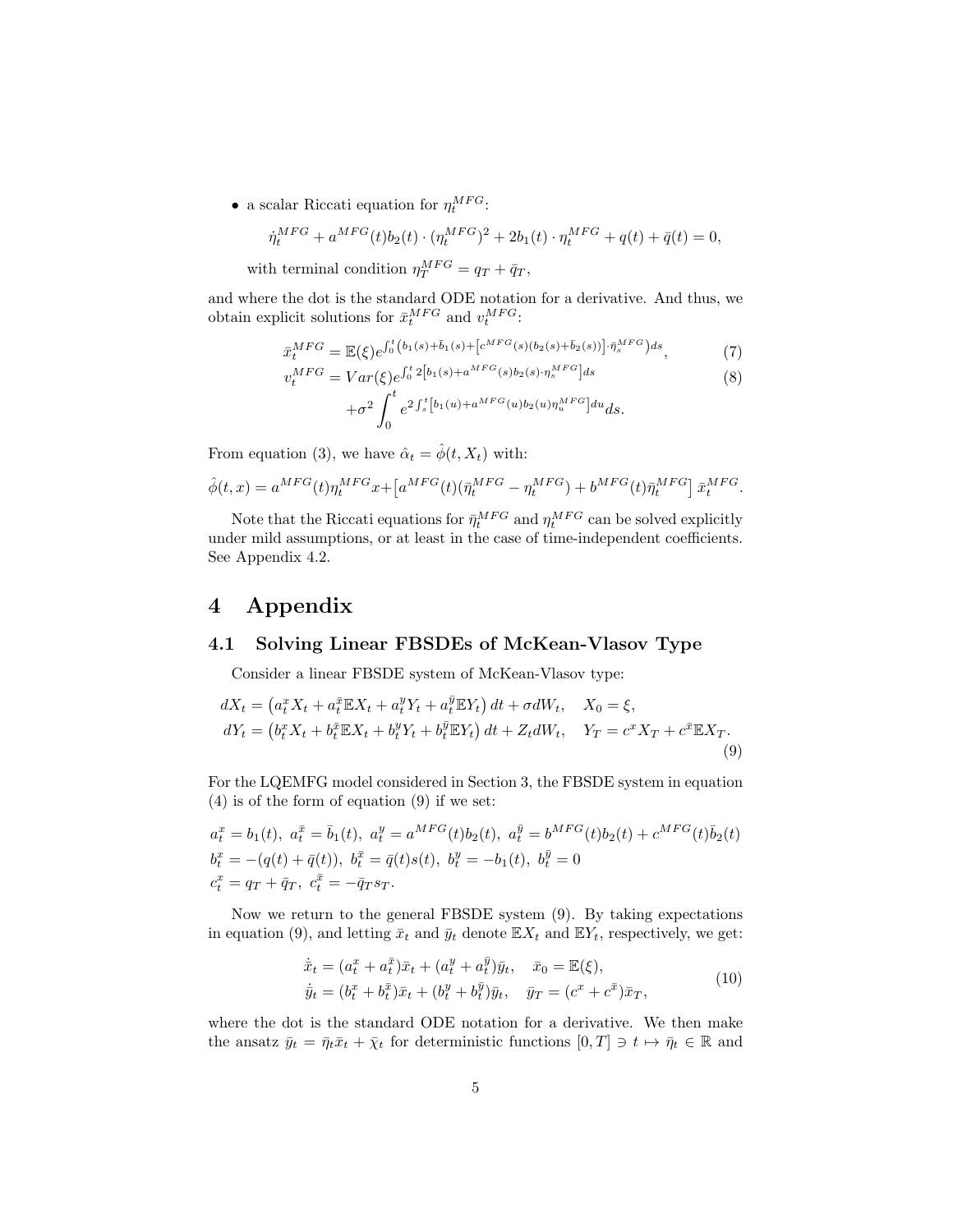$[0, T] \ni t \mapsto \overline{\chi}_t \in \mathbb{R}$ . By plugging in the ansatz, the system in equation (10) is equivalent to the ODE system:

$$
\dot{\bar{\eta}}_t + (a_t^y + a_t^{\bar{y}})\bar{\eta}_t^2 + (a_t^x + a_t^{\bar{x}} - b_t^y - b_t^{\bar{y}})\bar{\eta}_t - b_t^x - b_t^{\bar{x}} = 0, \quad \bar{\eta}_T = c^x + c^{\bar{x}},
$$
  

$$
\dot{\bar{\chi}}_t + (\bar{\eta}_t(a_t^y + a_t^{\bar{y}}) - b_t^y - b_t^{\bar{y}})\bar{\chi}_t = 0, \quad \bar{\chi}_T = 0.
$$

The first equation is a Riccati equation. Note that  $\bar{\chi}_t$  solves a first order homogeneous linear equation. Thus  $\bar{\chi}_t = 0$ ,  $\forall t \in [0, T]$ . Once the equation for  $\bar{\eta}_t$  is solved, we can compute  $\bar{x}_t$  by solving the linear ODE:

$$
\dot{\bar{x}}_t = (a_t^x + a_t^{\bar{x}} + (a_t^y + a_t^{\bar{y}})\bar{\eta}_t)\bar{x}_t, \quad \bar{x}_0 = \mathbb{E}(\xi),
$$

and thus,

$$
\bar{x}_t = \mathbb{E}(\xi) e^{\int_0^t (a_u^x + a_u^{\bar{x}} + (a_u^y + a_u^{\bar{y}})\bar{\eta}_u) du}.
$$

Once we have computed  $(\bar{x}_t)_{0 \leq t \leq T}$ , we can rewrite the original FBSDE system:

$$
dX_t = (a_t^x X_t + a_t^y Y_t + a_t^0) dt + \sigma dW_t, \quad X_0 = \xi,
$$
  
\n
$$
dY_t = (b_t^x X_t + b_t^y Y_t + b_t^0) dt + Z_t dW_t, \quad Y_T = c^x X_T + c^0,
$$

with:

$$
a_t^0 = (a_t^{\bar{x}} + a_t^{\bar{y}} \bar{\eta}_t) \bar{x}_t, \quad b_t^0 = (b_t^{\bar{x}} + b_t^{\bar{y}} \bar{\eta}_t) \bar{x}_t, \quad c^0 = c^{\bar{x}} \bar{x}_T.
$$

Now we make the ansatz:  $Y_t = \eta_t X_t + \chi_t$ , which reduces the problem to the ODE system:

$$
\dot{\eta}_t + a_t^y \eta_t^2 + (a_t^x - b_t^y)\eta_t - b_t^x = 0, \quad \eta_T = c^x,
$$
  

$$
\dot{\chi}_t + (-b_t^y + a_t^y \eta_t)\chi_t + a_t^0 \eta_t - b_t^0 = 0, \quad \chi_T = c^0,
$$
  

$$
Z_t = \sigma \eta_t.
$$

Again, the first equation is a Riccati equation. Note that it is not necessary to solve for  $\chi_t$  because of the relationship:

$$
\bar{\eta}_t \bar{x}_t = \bar{y}_t = \mathbb{E}(Y_t) = \mathbb{E}(\eta_t X_t + \chi_t) = \eta_t \bar{x}_t + \chi_t.
$$

Thus,  $\chi_t = (\bar{\eta}_t - \eta_t)\bar{x}_t$ .

In summary, the solution to the linear FBSDE of McKean-Vlasov type is reduced to solving linear ODEs and Riccati equations. It will also be useful to compute  $Var(X_t)$ , which we denote by  $v_t$ . After we have solved the above equations, we have:

$$
dX_t = ((a_t^x + a_t^y \eta_t)X_t + a_t^y \chi_t + a_t^0) dt + \sigma dW_t, \quad X_0 = \xi.
$$

Thus,

$$
v_t = Var(X_t) = Var(\xi) e^{\int_0^t 2(a_s^x + a_s^y \eta_s) ds} + \sigma^2 \int_0^t e^{2 \int_s^t (a_u^x + a_u^y \eta_u) du} ds.
$$

In the case where the coefficients are time-independent, the Riccati equations for  $\bar{\eta}_t$  and  $\eta_t$  can be solved explicitly.